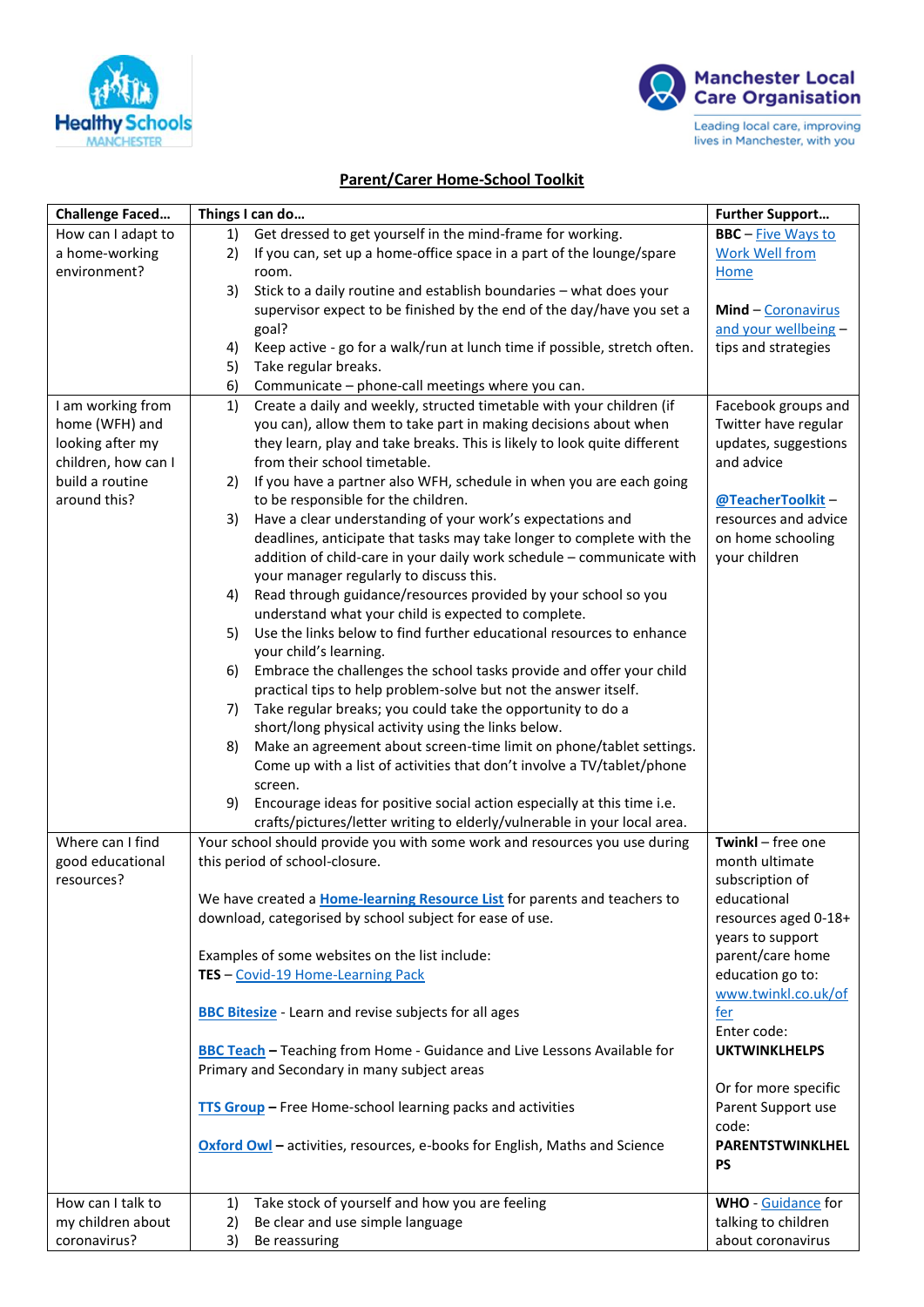



| <b>Challenge Faced</b> | Things I can do                                                                                                                                                | <b>Further Support</b>              |
|------------------------|----------------------------------------------------------------------------------------------------------------------------------------------------------------|-------------------------------------|
|                        | If you are not confident, use aides such as Newsround, to help you to<br>4)                                                                                    | <b>Mental Health</b>                |
|                        | pitch the right tone                                                                                                                                           | <b>Foundation - Talking</b>         |
|                        | Remind them of how they can help themselves and others by keeping<br>5)                                                                                        | to your children                    |
|                        | clean and hand washing regularly                                                                                                                               | about the                           |
|                        | Newsround - Handwashing video                                                                                                                                  | coronavirus                         |
|                        |                                                                                                                                                                | pandemic                            |
|                        | Coronavirus: A Book for Children - illustrated by the Gruffalo artist, Axel                                                                                    |                                     |
|                        | Scheffler, written in collaboration with Headteachers and a child psychologist                                                                                 | <b>BBC News - How</b>               |
|                        | Mindheart - A mini book to help and reassure young children (different                                                                                         | parents should talk                 |
|                        | languages available)                                                                                                                                           | about coronavirus to                |
|                        | Anna Freud - Good Days in Unusual Times - written by a clinical psychologist                                                                                   | their children                      |
|                        | for young children, about how to take care of yourself and enjoy the good                                                                                      |                                     |
|                        | days.                                                                                                                                                          | Place2Be-                           |
|                        | Newsround Clip - Coronavirus: Why it might not be as scary as it sounds                                                                                        | <b>Answering Children's</b>         |
|                        | Newsround Clip - Coronavirus: Your Questions answered                                                                                                          | <b>Questions about</b>              |
|                        |                                                                                                                                                                | coronavirus                         |
|                        | NHS Grampian - A resource pack for teenagers to help manage difficult<br>feelings about coronavirus.                                                           |                                     |
|                        | NHS Grampian - A resource pack for children under 12 years old to help                                                                                         |                                     |
|                        | manage difficult feelings about coronavirus.                                                                                                                   |                                     |
| What creative          | 13 Crafts for Kids to Make with 3 Supplies or Less - Care.com                                                                                                  | The Artful Parent-                  |
| activities can I do    | 1) Painted rocks - Collect rocks for your children to paint. Look for small                                                                                    | https://artfulparent.               |
| with younger           | to medium rocks measuring between two to four inches in diameter.                                                                                              | com/                                |
| children?              | You could make a ladybird, giant eyeball, cat or abstract rainbow!                                                                                             |                                     |
|                        | Rolled paper beads - Paper, glue and glitter are all your children need<br>2)                                                                                  | <b>Red Ted Art -</b>                |
|                        | to create rolled paper beads that they can use to make decorative                                                                                              | https://www.redted                  |
|                        | bracelets and necklaces.                                                                                                                                       | $art.com –$                         |
|                        | Pine cone bird feeder - If your children love to watch birds, turn your<br>3)                                                                                  |                                     |
|                        | backyard into a bird haven by making these simple pine cone bird                                                                                               | Toy Theater -                       |
|                        | feeders with only a few materials.                                                                                                                             | https://toytheater.co               |
|                        | 4) Paper tube rain stick - Instead of tossing all of those paper towel                                                                                         | m/                                  |
|                        | tubes into the recycling bin, take a tip from the crafty blog Happiness                                                                                        |                                     |
|                        | is Homemade by turning them into rain sticks that your kid can use to                                                                                          | 50 Activities for                   |
|                        | make beautiful music.                                                                                                                                          | Young Children to do                |
|                        | Paper bag flower tiara - Create a super easy and inexpensive paper<br>5)                                                                                       | While you Work at                   |
|                        | bag tiara using a standard paper grocery bag and faux flowers.                                                                                                 | <b>Home</b>                         |
|                        | <b>Cupcake flowers - Laughing Kids Learn suggests using paper holders</b><br>6)                                                                                |                                     |
|                        | by creating decorative cupcake flowers.                                                                                                                        | <b>Pinterest - Keeping</b>          |
|                        | Glove monsters - If your children love monsters, make a few gnarly<br>7)                                                                                       | <b>Kids Busy</b>                    |
|                        | creatures out of old gloves and pieces of felt fabric, just like those                                                                                         |                                     |
|                        | inspired by the craft-lovers blog Craftaholics Anonymous.                                                                                                      | <b>Greater Manchester</b>           |
|                        | I Spy jar - Make an I Spy jar like one found on <b>Shabby Chicks</b> out of a<br>8)<br>recycled glass jar, some dried rice and odds and ends from your child's | <b>Health and Social</b>            |
|                        | bedroom.                                                                                                                                                       | Care - creative                     |
|                        |                                                                                                                                                                | resources, ideas and<br>signposting |
| How can I help my      | Take regular breaks throughout the day, pick one of the following activities so                                                                                | The Body Coach TV -                 |
| child keep active      | children can burn off some energy.                                                                                                                             | Monday - Friday                     |
| and/or burn off        |                                                                                                                                                                | 9am - Live Stream 30                |
| energy throughout      | YouTube videos free to access:                                                                                                                                 | minute PE lesson for                |
| the day?               | <b>Cosmic Kids Yoga</b>                                                                                                                                        | Primary and                         |
|                        | <b>Just Dance</b>                                                                                                                                              | Secondary school                    |
|                        | Joe Wicks Classroom Workouts                                                                                                                                   |                                     |
|                        | Disney Wake Up Shake Up                                                                                                                                        |                                     |
|                        | <b>BBC Supermovers</b>                                                                                                                                         |                                     |
|                        | GoNoodle                                                                                                                                                       |                                     |
|                        |                                                                                                                                                                |                                     |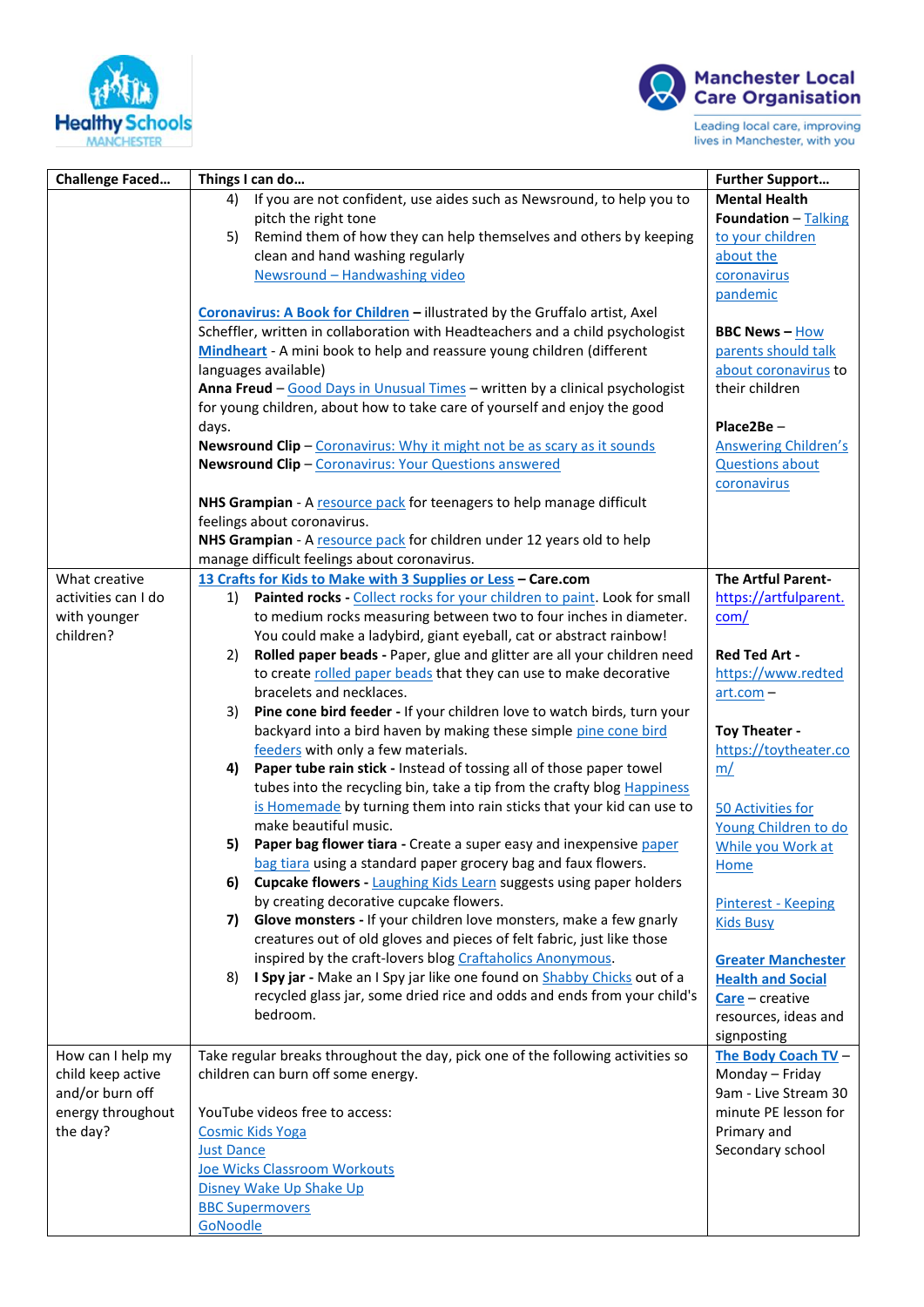



| <b>Challenge Faced</b>         | Things I can do                                                                                                                                                                                                                                                                                                                                                                                                                                                                                                                     | <b>Further Support</b>                                                                                                                                                    |
|--------------------------------|-------------------------------------------------------------------------------------------------------------------------------------------------------------------------------------------------------------------------------------------------------------------------------------------------------------------------------------------------------------------------------------------------------------------------------------------------------------------------------------------------------------------------------------|---------------------------------------------------------------------------------------------------------------------------------------------------------------------------|
|                                | <b>Activities In the Garden</b><br>Personal Best - challenge themselves with an activity to get better every time<br>and record! I.e. skipping/star jumps/keepy ups.<br>Circuit Training - set out 5-10 exercises / obstacle course i.e. star jumps in left<br>corner, shuttle runs down the middle, for a mini assault course!                                                                                                                                                                                                     |                                                                                                                                                                           |
| How can I look                 | Planning and preparing to stay indoors:                                                                                                                                                                                                                                                                                                                                                                                                                                                                                             | Mind - Coronavirus                                                                                                                                                        |
| after my own<br>mental health? | $\checkmark$ Eat well and stay hydrated.<br>$\checkmark$ Keep taking your medication if you take any and plan for how you will<br>access this going forward.<br>$\checkmark$ If you are spending more time at home than usual you may find it<br>helpful to keep it clean and tidy; it is a common way to be at peace<br>with your surroundings.<br>$\checkmark$ Cleaning the house, doing your laundry and cleaning yourself is an<br>important way to stop germs spreading and can help make you feel<br>settled and comfortable. | and your wellbeing -<br>tips and strategies<br>Young Minds -<br><b>Parents Survival</b><br>Guide - Information<br>on how to support<br>your own mental<br>health and your |
|                                | Looking after your mental health:<br>$\checkmark$ Decide on your adjusted daily routine.<br>$\checkmark$ Find ways to relax and be creative.<br>$\checkmark$ Take care with news and information - if it makes you anxious limit<br>the amount of news you receive.                                                                                                                                                                                                                                                                 | child's mental<br>health.<br>Young Minds-<br>Parents Helpline -<br>advice and tips on a                                                                                   |
|                                | See further advice from Mind - Coronavirus and your wellbeing                                                                                                                                                                                                                                                                                                                                                                                                                                                                       | range of topics<br>chosen by parents,                                                                                                                                     |
|                                | <b>NHS</b> - Five Ways to Wellbeing                                                                                                                                                                                                                                                                                                                                                                                                                                                                                                 | for parents.                                                                                                                                                              |
|                                | Connect with other people<br>1)<br>Facetime/Skype/games online, check in with friends by calling them -<br>not just messaging.<br>2) Be physically active<br>If you can't get out to run/walk there are lots of YouTube exercise                                                                                                                                                                                                                                                                                                    | Anxiety UK-<br>#Coronanxiety<br>Support and<br><b>Resources</b>                                                                                                           |
|                                | sessions! Try The Body Coach or Yoga with Adriene<br>Learn new skills<br>3)<br>Keep your mind stimulated - learn a new language with Duolingo or<br>try your hand at gardening or growing in your house!<br>Give to others<br>4)                                                                                                                                                                                                                                                                                                    | <b>Greater Manchester</b><br><b>Health and Social</b><br>Care - COVID-19<br>resources for                                                                                 |
|                                | Particularly important to stay giving right now - think about actions<br>you could do for vulnerable people in your area - create something<br>with your children for an elderly neighbour / offer to do help out with<br>their shopping.<br>5) Pay attention to the present moment<br>Practice mindfulness with the Headspace App                                                                                                                                                                                                  | children and families                                                                                                                                                     |
|                                | Live in Manchester City Council? Sign up to Manchester Libraries, download<br>the Borrowbox app and download books and audiobooks on to your<br>phone/tablet all for free!                                                                                                                                                                                                                                                                                                                                                          |                                                                                                                                                                           |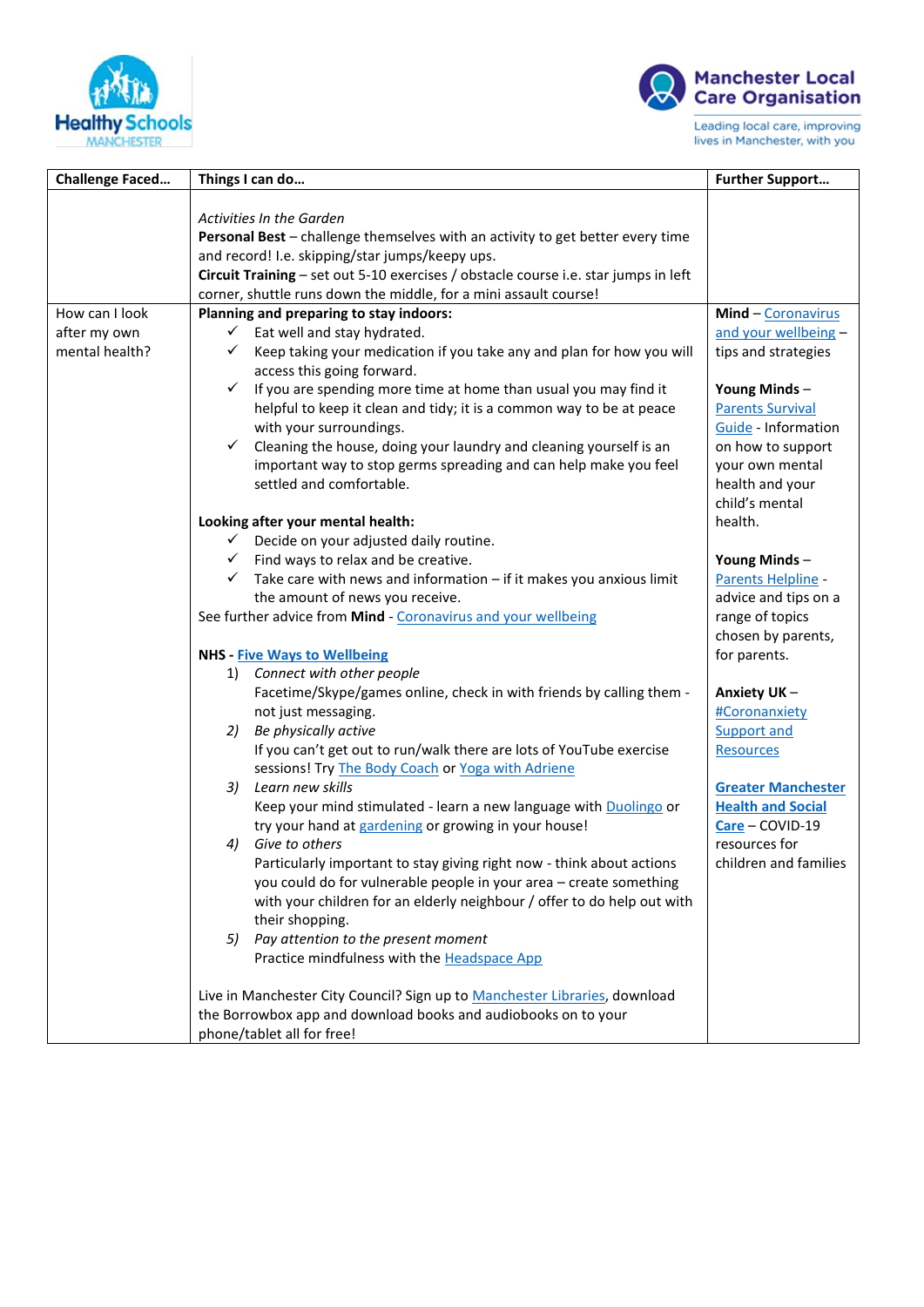



| <b>Challenge Faced</b>                                                     | Things I can do                                                                                                                                                                                                                                                                                                                                                                                                                                                                                                                                                                                                                                                                                                                                                                                                                                                                                                                                                                                                                                                                                                                                                                                                                                                                                                                                                                                                                                                                                                                                                                                                                                                                                                                                                                                                                                                                                                                                                                                                                                                                                                                                                                                             | <b>Further Support</b>                                                                                                                                                                                                                                                                                                                                                                                                                                                                                                                                                                                                                                                                                            |
|----------------------------------------------------------------------------|-------------------------------------------------------------------------------------------------------------------------------------------------------------------------------------------------------------------------------------------------------------------------------------------------------------------------------------------------------------------------------------------------------------------------------------------------------------------------------------------------------------------------------------------------------------------------------------------------------------------------------------------------------------------------------------------------------------------------------------------------------------------------------------------------------------------------------------------------------------------------------------------------------------------------------------------------------------------------------------------------------------------------------------------------------------------------------------------------------------------------------------------------------------------------------------------------------------------------------------------------------------------------------------------------------------------------------------------------------------------------------------------------------------------------------------------------------------------------------------------------------------------------------------------------------------------------------------------------------------------------------------------------------------------------------------------------------------------------------------------------------------------------------------------------------------------------------------------------------------------------------------------------------------------------------------------------------------------------------------------------------------------------------------------------------------------------------------------------------------------------------------------------------------------------------------------------------------|-------------------------------------------------------------------------------------------------------------------------------------------------------------------------------------------------------------------------------------------------------------------------------------------------------------------------------------------------------------------------------------------------------------------------------------------------------------------------------------------------------------------------------------------------------------------------------------------------------------------------------------------------------------------------------------------------------------------|
| How can I look<br>after my children's<br>health and<br>wellbeing?          | Cosmic Kids Yoga - Yoga and Mindfulness using words, play, stories.<br>GoNoodle - lots of videos to get children active.<br>RHS School Gardening website has lots of ideas for simple gardening activities<br>that families can try at home - Little Garden Watering Can and Tools M&S £3.<br>NHS Healthy Eating for Teens webpage has hints and tips for eating well on a<br>budget along with some delicious and nutritious recipes to try.<br>BBC Good Food website is full of recipes suitable for all different abilities and<br>budgets and there are loads of healthy options to choose from.<br>Change4Life website has a wealth of ideas to support children and families<br>including; 10 minute fitness games, simple recipes and healthy lifestyles<br>advice, all presented in a family friendly way.<br>Free online tours of the best art galleries in the world Google Arts & Culture<br>teamed up with over 500 museums and galleries around the world to bring<br>anyone and everyone virtual tours and online exhibits of some of the most<br>famous museums around the world.<br>The Trussell Trust is a nationwide network of food banks that together provide<br>emergency food and support to people locked in poverty.<br>$42^{nd}$ Street is a mental health charity exclusively for young people in<br>Manchester, they offer free and confidential services to young people<br>experiencing difficulties with their mental health and emotional wellbeing.<br>Anna Freud - Self-care tips and strategies<br>Anna Freud - Helping children and young people to manage anxiety: A practical<br>guide to supporting pupils and students during periods of disruption<br>Mental Health Foundation - Coping with coronavirus - a guide for young<br>people<br>Stem4 -Supporting teenage mental health<br>ChatHealth - an anonymous text support service from Manchester School<br>Nurses is available to all children in Manchester aged 11-16.<br>ChatHealth can offer support in many areas including mental and emotional<br>health, relationships, healthy eating. Students need to text #ChatHealthNHS to<br>07507330205. T&Cs: https://chathealth.nhs.uk/important-info/privacy/ | Anna Freud NCCF -<br><b>Supporting young</b><br>people's Mental<br><b>Health during</b><br>Periods of Disruption<br>- advice for young<br>people,<br>parents/carers and<br>educators.<br><b>Manchester Healthy</b><br>Schools - Talking to<br>My Child About<br><b>Mental Health</b><br>Kooth - a free online<br>counselling platform<br>where young people<br>aged 11 upwards can<br>access professional<br>support with their<br>mental health.<br><b>Greater Manchester</b><br><b>Health and Social</b><br>Care - COVID-19<br>resources for young<br>people<br><b>NHS</b> - Advice dealing<br>with children's<br>mental ill health<br><b>MindEd For Families</b><br>- supporting your<br>child's mental health |
| What information,<br>guidance and<br>support is there for<br>families with | Carers UK - Coronavirus Guidance<br>WellChild - COVID-19 Information For Parents And Carers<br>Mencap - Easy Read Coronavirus Guidance<br>Dealing with COVID-19: Resources for Special Educators, Therapists & Families                                                                                                                                                                                                                                                                                                                                                                                                                                                                                                                                                                                                                                                                                                                                                                                                                                                                                                                                                                                                                                                                                                                                                                                                                                                                                                                                                                                                                                                                                                                                                                                                                                                                                                                                                                                                                                                                                                                                                                                     |                                                                                                                                                                                                                                                                                                                                                                                                                                                                                                                                                                                                                                                                                                                   |
| children with<br>SEND?                                                     | These links were taken from https://www.schoolwellbeing.co.uk/login and was<br>created by the School Wellbeing Service at Leeds City Council.<br>Anna Freud - Supporting the most vulnerable children and young people A<br>guide to supporting vulnerable pupils and students during periods of                                                                                                                                                                                                                                                                                                                                                                                                                                                                                                                                                                                                                                                                                                                                                                                                                                                                                                                                                                                                                                                                                                                                                                                                                                                                                                                                                                                                                                                                                                                                                                                                                                                                                                                                                                                                                                                                                                            |                                                                                                                                                                                                                                                                                                                                                                                                                                                                                                                                                                                                                                                                                                                   |
|                                                                            | disruption                                                                                                                                                                                                                                                                                                                                                                                                                                                                                                                                                                                                                                                                                                                                                                                                                                                                                                                                                                                                                                                                                                                                                                                                                                                                                                                                                                                                                                                                                                                                                                                                                                                                                                                                                                                                                                                                                                                                                                                                                                                                                                                                                                                                  |                                                                                                                                                                                                                                                                                                                                                                                                                                                                                                                                                                                                                                                                                                                   |
| How can I keep my<br>children safe at<br>home?                             | Here are some simple reminders about keeping your home safe for your<br>children:<br>Keep hot cups of tea up and away from young children (a hot drink<br>✓<br>can scald up to 15 mins after being poured).                                                                                                                                                                                                                                                                                                                                                                                                                                                                                                                                                                                                                                                                                                                                                                                                                                                                                                                                                                                                                                                                                                                                                                                                                                                                                                                                                                                                                                                                                                                                                                                                                                                                                                                                                                                                                                                                                                                                                                                                 | <b>Keeping your child</b><br>safe online while<br>they are off school:                                                                                                                                                                                                                                                                                                                                                                                                                                                                                                                                                                                                                                            |
|                                                                            | Do not drink hot drinks with a baby on your lap or pass hot drinks over<br>✓<br>them.<br>Put fire guards around heating appliances such as irons, hair<br>$\checkmark$                                                                                                                                                                                                                                                                                                                                                                                                                                                                                                                                                                                                                                                                                                                                                                                                                                                                                                                                                                                                                                                                                                                                                                                                                                                                                                                                                                                                                                                                                                                                                                                                                                                                                                                                                                                                                                                                                                                                                                                                                                      | For further guidance<br>and support please<br>see our E-Safety                                                                                                                                                                                                                                                                                                                                                                                                                                                                                                                                                                                                                                                    |